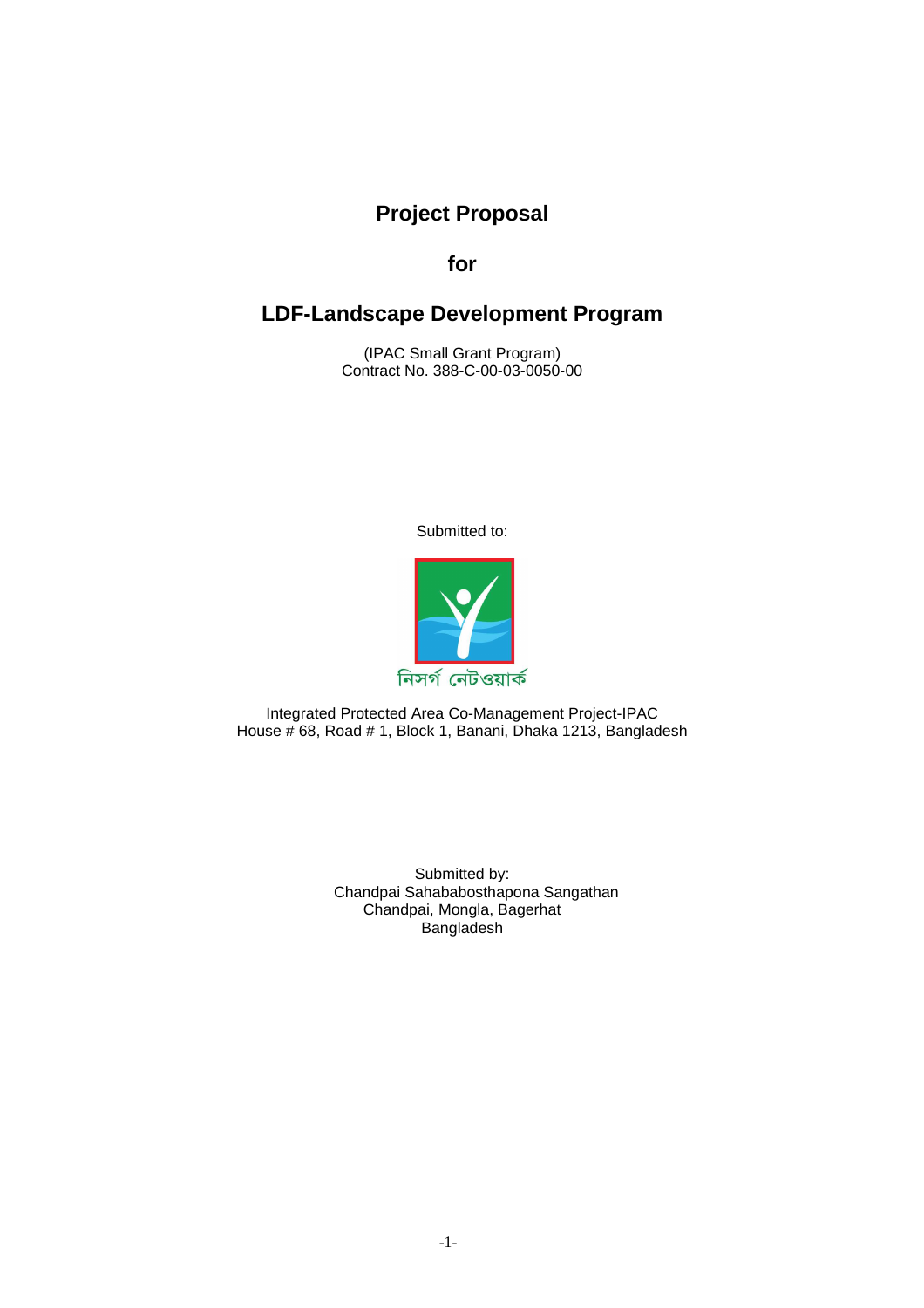## **1. Title:**

## **Alternative income generation of 30 house holds by passenger Vhan and ensure drinking water of 1800 house hold by excavating & developing pond sand filter.**

## **2. Executive Summary**

A Co-Management Council and a Co-management Committee (CMC) was formed under the Integrated Protected Area Co-Management (IPAC) Project for reciprocated management (comanagement) of Sundarbans East Wildlife Sanctuary through involving different stakeholders as per the Government Order issued by the Ministry of Environment and Forest. The overall objective of IPAC is to conserve the Sundarbans in and out by subsequent a co-management approach. This LDF project will contribute in achieving the broader objective by establishing enrichment system of income generation for a specific people.

The major field activities will include identification house holds (preferably amongst the members of CPGs/VCF) passenger vhan which are going to deliver by CMC through LDF. The driver of passenger vhan selected from VCF members will be responsible for the maintenance of vhan driver will carry passengers and maintain it as his own property. The vhan drivers will carry passenger and earn money and reduce pressure on Sundarbans. As well as CMC will prepare three ponds sand filter in remote area where drinking water scarcity is prominent.

As far as the capacity of the CMC is concerned it has an office is going to be set up with a few weeks and also with an Accountant-cum-Administrative Assistant. A separate Bank account is opened at Krishi Bank Mongla Branch and the account no, A/C: 451. Moreover, key members of CMC are potential in implementing LDF supported development projects. Some of them have hold graduate degrees. In conclusion we would like to say that the proposed initiative will create a boulevard for CMC for biodiversity conservation of Sundarbans. This project was described in CMC meeting held on 30 October, 2010 and anonymously approved.

**2.** Logical Framework: Logical framework of proposed activity.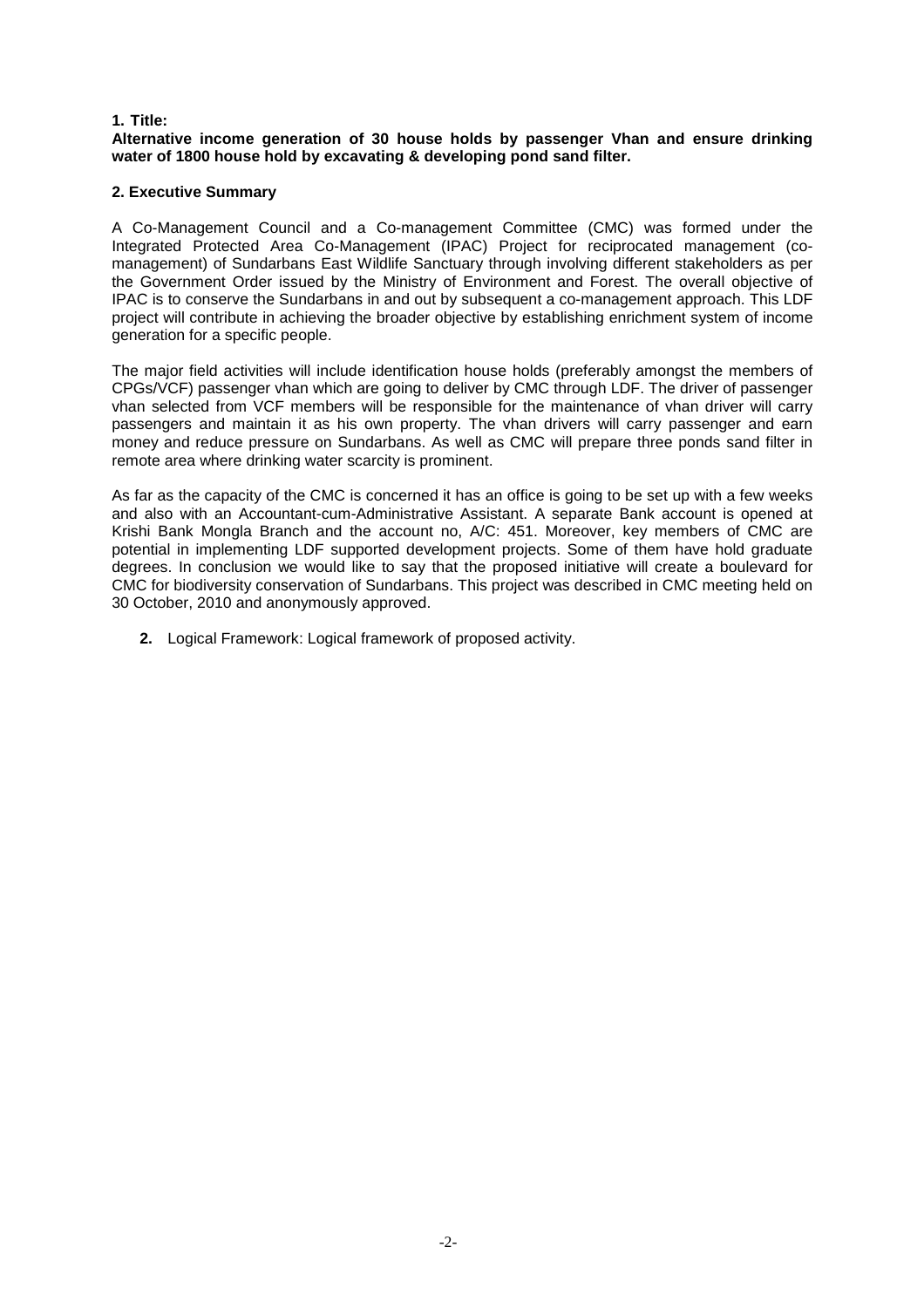## **4. Justification/Background**

#### a. **Background**

Natural forests in Bangladesh are under constant pressure and have already been significantly degraded and fragmented. In an estimate, forest cover in the country has already been reduced by more than 50% since 1970. This situation is threatening the value of these forests as habitat for biodiversity and for provision of vital environmental situations. If this trend continues, it will soon result in a serious ecological catastrophe and a declining spiral of production and productivity irreversibly detrimental to the livelihood of people living in and around the forest, biodiversity dependent on them. Therefore, there is an urgent need to reduce or reverse the detrimental impact on forest biodiversity and maintain resource sustainability through improved management and creating alternate livelihood opportunities for people dependent on forest resources.

Responding to the need to address to forest conservation and related opportunity creation, the US government and government of Bangladesh signed a Strategic Objective Grant Agreement to improve management of open water and tropical forest resources. The agreement sets target for improving forest management.

Forest Department (FD) has worked with USAID develop a project called Integrated Protected Area Co-management (IPAC) with the activity purpose: (i) Support the further development of the natural resources sector and the conservation of biological diversity; (ii) Develop a protected area strategy that applies to all ecologically and economically significant areas, including freshwater and forest ecosystems; (iii) Build technical capacity for protected areas co-management; (iv) Expand the geographic area under co-management to ensure the long-term success of the model and to extend socio-economic benefits to surrounding communities: (v) Address climate change mitigation and adaptation issues.

| cÖK‡c-i msw¶ß i"c                                     | cwigvc‡hvM"                                         | hvPvB cÖwµqv        | m¤¢vebv Ges SzwK                 |
|-------------------------------------------------------|-----------------------------------------------------|---------------------|----------------------------------|
|                                                       | wb‡`©kK                                             |                     |                                  |
| my <sup>3</sup> ieb msjMœ Rb‡Mvwôi weKí               |                                                     |                     |                                  |
| Kg© ms <sup>-</sup> '‡bi gva"‡g mw <sup>2</sup> ie‡bi |                                                     |                     |                                  |
| msi¶Y Ges Zv‡`i Rb" my‡cq                             |                                                     |                     |                                  |
| cvwbi e"e" 'vKiY.                                     |                                                     |                     |                                  |
| D‡Ïk":                                                |                                                     |                     | cÖvKwZK`~‡hvM                    |
| 7wU wfwmGd † <sub>+</sub> K 30 Rb                     | 30wU<br>cwievi                                      | Avq   Av‡Mi †P‡q eb | (So, eb"v,                       |
| gvbyl‡K                                               | weKí Kg©ms <sup>-</sup> 'v‡bi  ea©bkxj Kv‡Ri mw‡_   | aes‡mi cwigvY       | R‡jv"Qvm)                        |
| my‡hvM 2wi Kiv hv‡Z Zviv Avi                          | $hy^3$ n‡e                                          | Kg‡e GB 30wU        |                                  |
| MvQ bv Kv‡U                                           |                                                     | cwievi Øviv         |                                  |
|                                                       | ms <sup>-</sup> 'vi Znwe‡j UvKv                     | e"vsK wnmve         | ms <sup>-</sup> 'vi Av‡qi h‡_"Qv |
| Rb¨<br><b>†UKmB</b><br>Av‡qi<br>ms <sup>-</sup> 'vi   | vK‡e                                                | gvwmK Avq e,wx      | e"envi                           |
| e"e" 'vKiY                                            | Zv‡`i - ^v- "MZ w`‡Ki   WvBwiqv, K‡jiv,             |                     | ï®⊆†gŠmy‡g cvwbi                 |
| ebwbf©ikxj gvby‡li Rb my‡cq                           | Dbœqb n‡e                                           | tncvUvBwUm Kg       | Afve                             |
| cvwbi e"e" 'vKiY                                      |                                                     | n‡e                 |                                  |
| AvDUcyU                                               |                                                     |                     |                                  |
| Rb"<br>30wU<br>K‡g©i<br>Lvbv                          | -cÖK"Z                                              |                     |                                  |
| wbe©vwPZ n‡e                                          | ebwbf©"ikxj†`i<br>ga"                               |                     |                                  |
|                                                       | †_‡K 30 R‡bi ZvwjKv                                 |                     |                                  |
| GB 30wU Lvbv KZK Av‡Mi                                | ~Zwi                                                |                     |                                  |
| †P‡q Kg eb aesm n‡e                                   | -GB 30wU cwiev‡ii                                   |                     |                                  |
| ‰`wbK/gvwmK<br>wfwZ‡Z;                                | e"Pviv Av‡Mi Zzjbvq                                 |                     |                                  |
| tivRMv‡ii d‡j Zv‡`i cwiev‡ii                          | my" A‡Q Ges " <z‡i< td=""><td></td><td></td></z‡i<> |                     |                                  |
| wk¶v, wPwKrmv Ges cywói                               | hv <sup>+</sup> "Q                                  |                     |                                  |
| Pvwn'v cyiY n‡e                                       |                                                     |                     |                                  |
| ms <sup>-</sup> 'vi Znwej gReyZ n‡e                   | -cÖvKwZK<br>m¤ú`                                    |                     |                                  |
| cÔvKwZK m¤ú` msi¶‡Yi                                  | msi¶Y n‡"Q                                          |                     |                                  |
| Rb" GB 30wU cwiev‡ii g‡a"                             | -ivbœv Ges cvb Kivi                                 |                     |                                  |
| m‡PZbZv evo‡e                                         | $Rb$ "<br>my‡cq<br>cvwb                             |                     |                                  |
| my‡cq cvwbi e"e" 'v n‡e                               | e"envi Ki‡Q                                         |                     |                                  |
| Kvh©µg                                                |                                                     |                     |                                  |
| wfwmGd wbe©vPb                                        | <b>GdwRwW</b>                                       |                     |                                  |
| Lvbv wbe©vPb                                          | GdwRwW                                              |                     |                                  |
| wbqwgZ wmGgwm KZ©K                                    | $g$ ~j"vqb                                          |                     |                                  |
| gwbUwis Ges d‡jvqvc Kiv                               |                                                     |                     |                                  |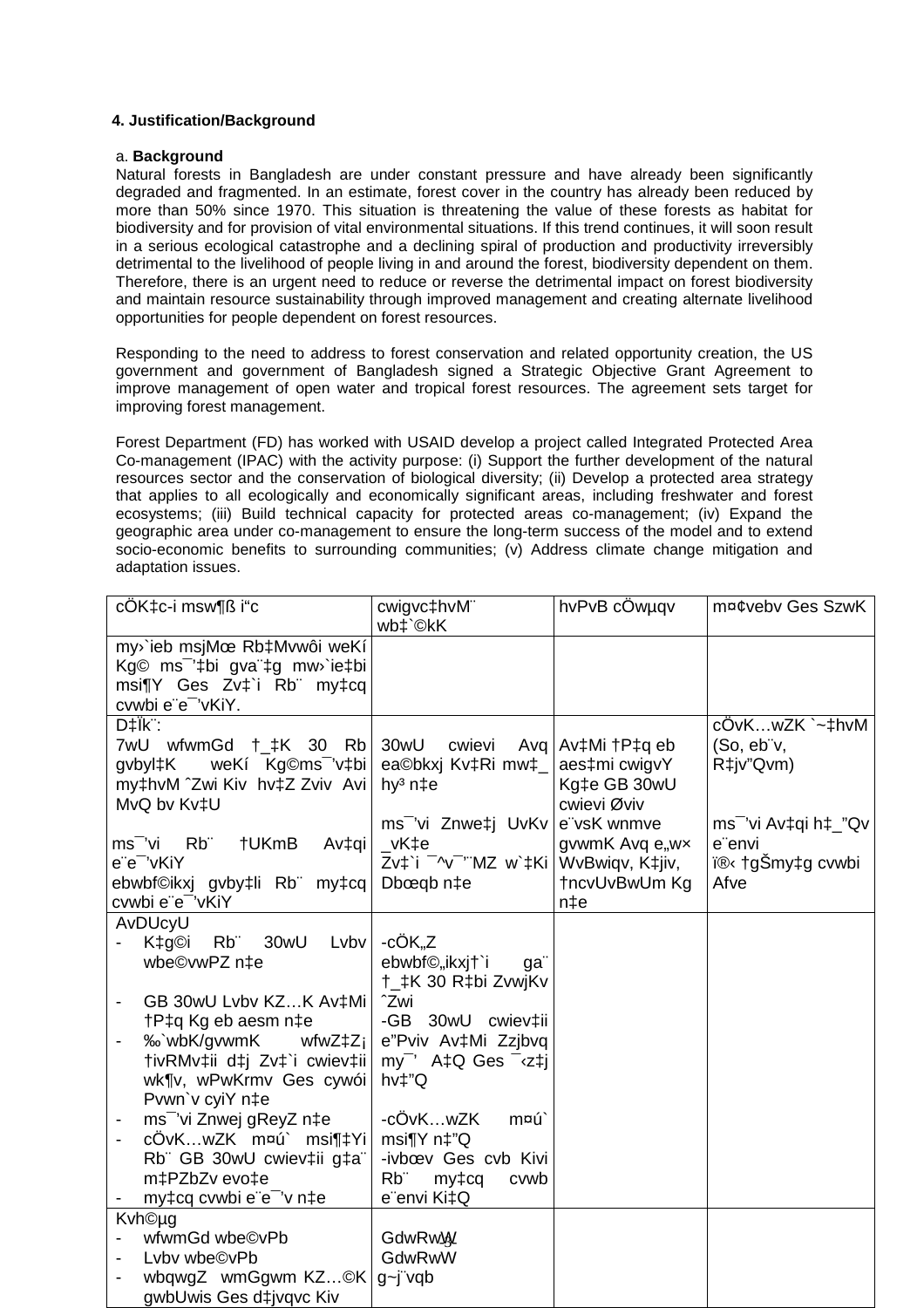IPAC will embark upon the strategic goal of scaling up natural resource co-management at the policy and operational level by achieving recognition, acceptance and integration of this approach by the GOB into its management tactics. The overall IPAC objective is to promote and institutionalize and integrated protected area co-management system for sustainable natural resources management and biodiversity conservation that results in responsible, equitable economic growth and good environmental governance.

## b. The Resource Base:

The Sundarbans is the largest single block of tidal halophytic mangrove forest in the world. The forest lies at the feet of the Ganges and is spread across areas of Bangladesh and West Bengal, India, forming the seaward fringe of the delta. The total area of Sundarbans forest is 10,000 sq. km of which 6,017 sq. km (almost 60%) is in Bangladesh managed by the Forest Department (FD).

Sundarbans Reserve Forest (SRF) is a vital source of livelihood for thousands of people (whether rich or poor) living next to the SRF including those living in adjoining &distant places. Form times thousands of people are involved in harvesting /collecting various resources form SRF for their livelihoods. Major resources that are officially allowed to collect/harvest include varieties of non-timber forest products (NTFP) and fishes.

In the Landscape Zone there are 214 villages inhabiting some 518,065 people in 107,157 households within five kilometer periphery of SRF under six Upazilas of Sarankhola, Morrelgonj, Mongla, Dacope, Koyra and Shyamnagar. The area is susceptible to natural calamities; poor infrastructure, transportation and drinking water facilities; people are poor with low education rate. The livelihood opportunities in the landscape zone in limited in the landscape area and about 60% of households are dependent on the SRF resources for their livelihoods.

## c. The Context:

Chandpai Co-Management Committee (CMC) was formed for collaborative management of Natural Resource Management of Sundarbans under IPAC Project through Forest, Fisheries and Environment Department funded by USAID. The CMC has been working for improve resource management, increase livelihood status through productivity and encourage more effective community awareness and involvement the stakeholders for biodiversity conservation. The major goal of the CMC is to prepare local communities to take responsibility for the long-term management of the resources and to reduce dependency of natural resource uses.

In responds to the above problem the CMC has decided to initiate a project which is consistent with the objective of IPAC. Passenger vhan as income generating activities will be arranged for the selected VCFs to create alternative income for resource users groups and to reduce their dependency on Sundarbans and availability of drinking water for 1800 house hods. The total process will be done and monitored by CMC of Chandpai.

## **d. Organization Profile:**

| Name of the Organization             | Chandpai Sahababosthapona Sangathan                    |
|--------------------------------------|--------------------------------------------------------|
| <b>Contact Parson</b>                | Md. Abul Kalam Fakir, Chairman, Chandpai CMC           |
| Address                              | Chandpai forest office, Chandpai, Mongla, Bagerhat.    |
| Registration Number [Social welfare] | N/A                                                    |
| Bank A/C Number                      | A/C: 451, Krishi Bank, Mongla Branch, Mongla, Bagerhat |
| Last Audit Period                    | N/A                                                    |

## **e. Project Site:**

The project Upazila is Mongla under the district of Bagerhet. There are 29 villages selected for the IPAC project. 33 Village Conservation Forum are formed among 29 villages by the participation of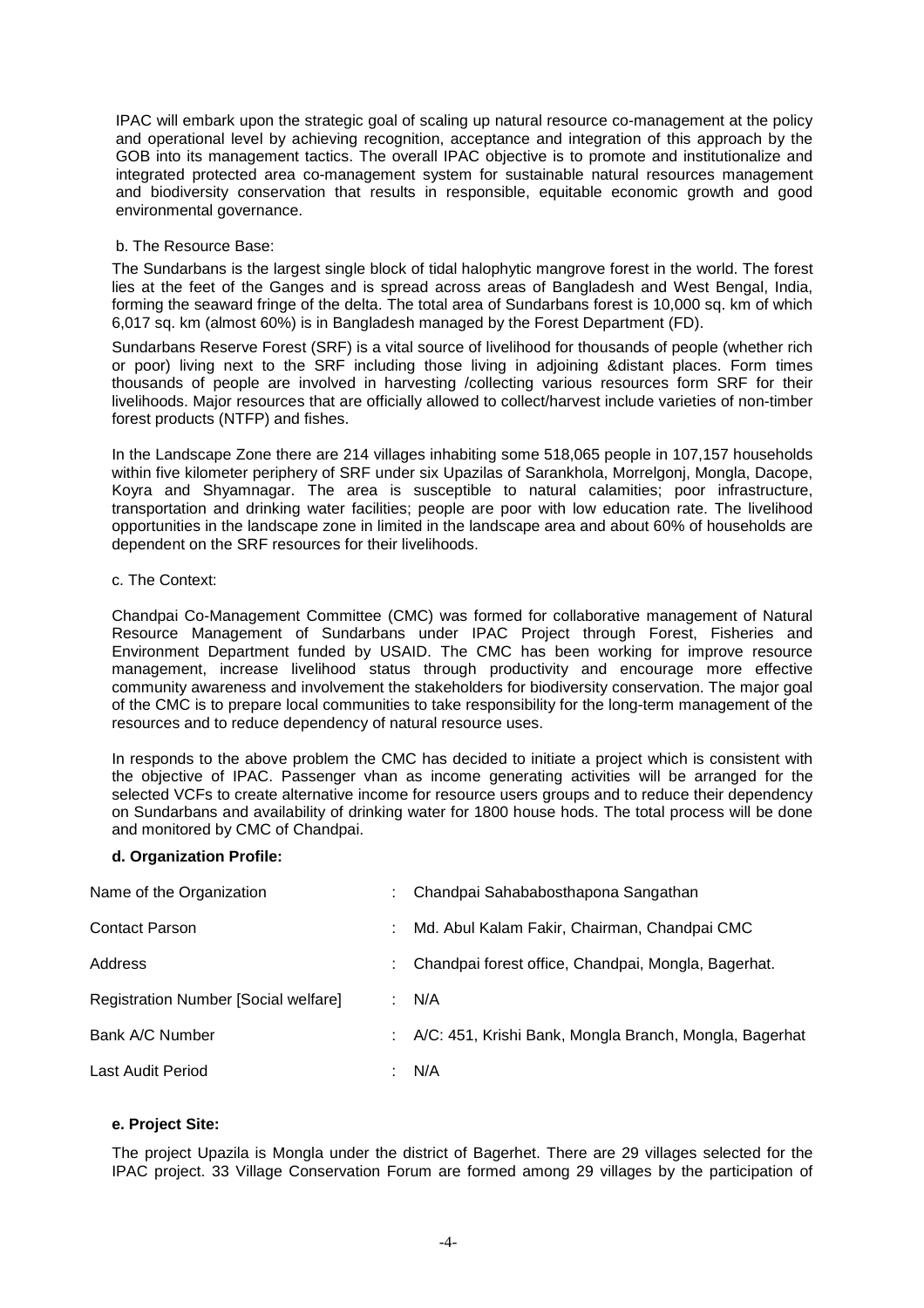forest dependent peoples. One People's Forum also formed containing two members from each VCFs and this is the second tier of CMOs. Co-Management Council and Committee are formed involving different stakeholders including People's Forum members and this is the third tier. The Co-Management Committee is functioning well for the conservation of Sundarbans as well as the development of socioeconomic status of those 29 villagers who are already enlisted as a forest dependent people.

Among the 29 villages CMC will select 7 VCFs for selection of 30 house holds. In case of income generation CMC will prepare 30 passenger vhan and will distribute among 30 house holds of 7 VCFs. 4 house holds from each 5 VCFs and 5 from each 2 VCFs will drive it and earn money for their family instead of forest resource destruction. Finally CMC will develop three ponds under different two Unions (Sundarbans & Dhansagar) for drinking water.

#### f. Capacity of CMC:

The CMC is going to set up an office within a few weeks at Chandpai where the Chairman and other CMC member can be regularly attend office and deliberate on relevant issues. Just now they are working the types of activities as IPAC site office at Boddomari is going on. The recruitment of an Accountant-cum-Administrative Officer is on process. The Chairman, Vice chairman, Member Secretary, and treasurer have adequate experience in project implementation.

The CMC has a good experience to work with local community. In this current IPAC year they work for economic benefit for their VCF members through fish culture. Also they work for pure drinking water supply by repairing 6 PSFs in their working area, they organizes different days observation, awareness program etc through IPAC.

| <b>Name of Works</b>                              | 2009-2010                           |
|---------------------------------------------------|-------------------------------------|
| Pond fish culture by the VCF members through IPAC | 242 HHs and the cost was 1,21,000/- |
| support                                           |                                     |
| Pond Sand Filter repair for pure drinking water   | 42,000/-                            |
| Art competition organize                          | $4,000/-$                           |
| Two Awareness campaign in presence of local MP on | 20,000/-                            |
| poison fishing, Dear posing, Tiger hunting etc.   |                                     |
| Plantation of a school ground                     | $1,000/-$                           |

The CMC has developed relevant policies like personnel, travel, financial policy and inventory control system for maintaining transparency of different activities.

## **5. Description of the Proposed Project:**

The Chandpai range area is the periphery area of Sundarbans and the roads are moderately developed. If one wants to see the Sundarbans by riding Vhan it is possible. So CMC will make 30 passenger vhan and will distribute to 30 HHs for carrying passenger as their income generation. In tourism season they will carry tourists and in off season they will carry general passenger and by this way they will survive.

There are some areas where drinking water scarcity is prominent and maximum people taking water directly from ponds and became sick by water related disease. So Chandpai CMC will develop three ponds under Sundarbans and Dhansagar unions through re-excavation and PSF setup.

## **a. Objectives:**

- $\Rightarrow$  To create employment generation of 30 HHs who are dependent on forest resources
- $\Rightarrow$  To reduce biotic pressure in and around Sundarbans
- $\Rightarrow$  To make sustainable income generation for CMC
- $\Rightarrow$  To create sustainable drinking water reservoir
- **b. Final Results/out comes:**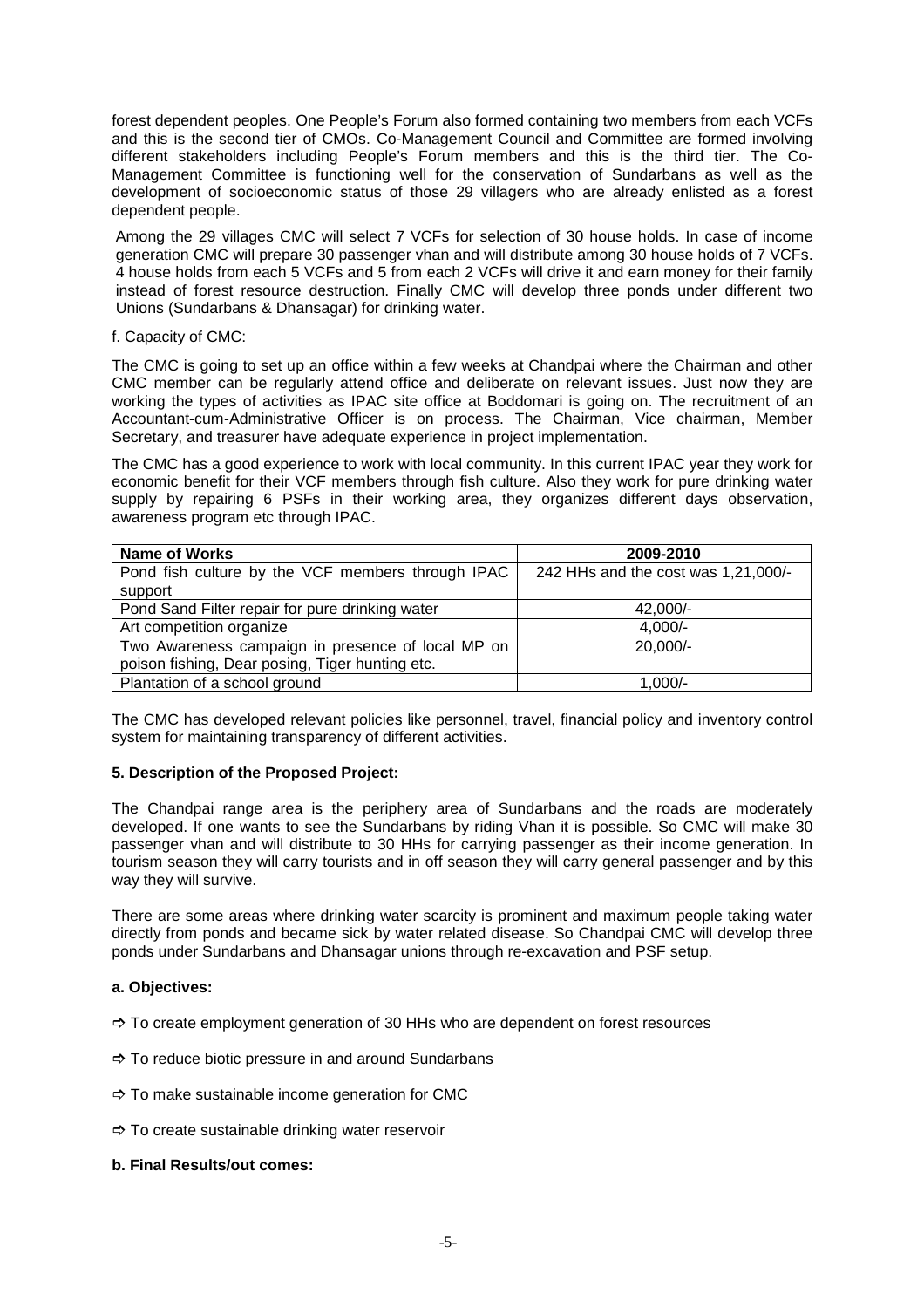$\Rightarrow$  A total of 30 HHs will be involved in passenger vhan as an income generating activities and they will provide service for the tourist and their family demand will be meet up, so they will not create pressure on Sundarbans resources.

- $\Rightarrow$  This will create a good reputation in landscape about the activities of CMC.
- $\Rightarrow$  The project will meet the subsistence demand of the stakeholders and others in the long run and decrease the dependency on forests.
- Awareness on forestry and conservation issues will rise among the people of landscape through continuous reinforcement of messages.
- $\Rightarrow$  The message of biodiversity conservation will be reinforced to the participants.
- A sustainable income source for Co-Management Committee

## **c. Methodology:**

- Participatory approach will be followed in selection of the HHs members for passenger vhan. The adjacent VCFs of Sundarban may be considered.
- 30 house holds of respective VCFs will receive 30 passenger vhan and drive in Chandpai Range area for earning money. Tourist and general passenger will ride and the earning by this way, he will use for his family purpose. In receiving time of vhan the HHs would be signed some conditions and according to the condition he will be bound to do this. At the end of every month he will have to pay back 200 (two hundred) taka to CMC up to 2 (two) years and this money will be collected by AAO of CMC.
- Account and Administrative Officer of CMC will look after the financial system.
- In this way CMC will generate its fund and cover others VCFs members.
- All the CMC members will play overall roles and responsibilities for the management of yhan owner's problems and subsequently one by one will observe the total system.
- After develop three ponds for drinking water reservoir CMC will look after the ponds for drinking water and maintain all the related works if required through its own fund.

## **d. Activities:**

#### • **Vhan:**

30 persons from 7 VCFs will be involved in vhan driving and they will depend on its income and they will not involve with forest destruction.

## • **Three ponds excavation and develop drinking water facilitation:**

Three ponds will be excavated in two Unions area. Around 1800 HH will take drinking water from the VCFs. The maintenance and management of three ponds will be ensured by the CMC through its fund which will be earned from vhan.

#### e. Evaluation:

It will include monitoring, reporting and finally evaluation based on the project activities:

Monitoring:

Monitoring will include:

- Participatory monitoring tools will be developed and CMC president, secretary and others responsible members will be involved in this process of monitoring.
- The Site Account Officer, AAO, SF will be involved in selection process of HHs and allocation of duties.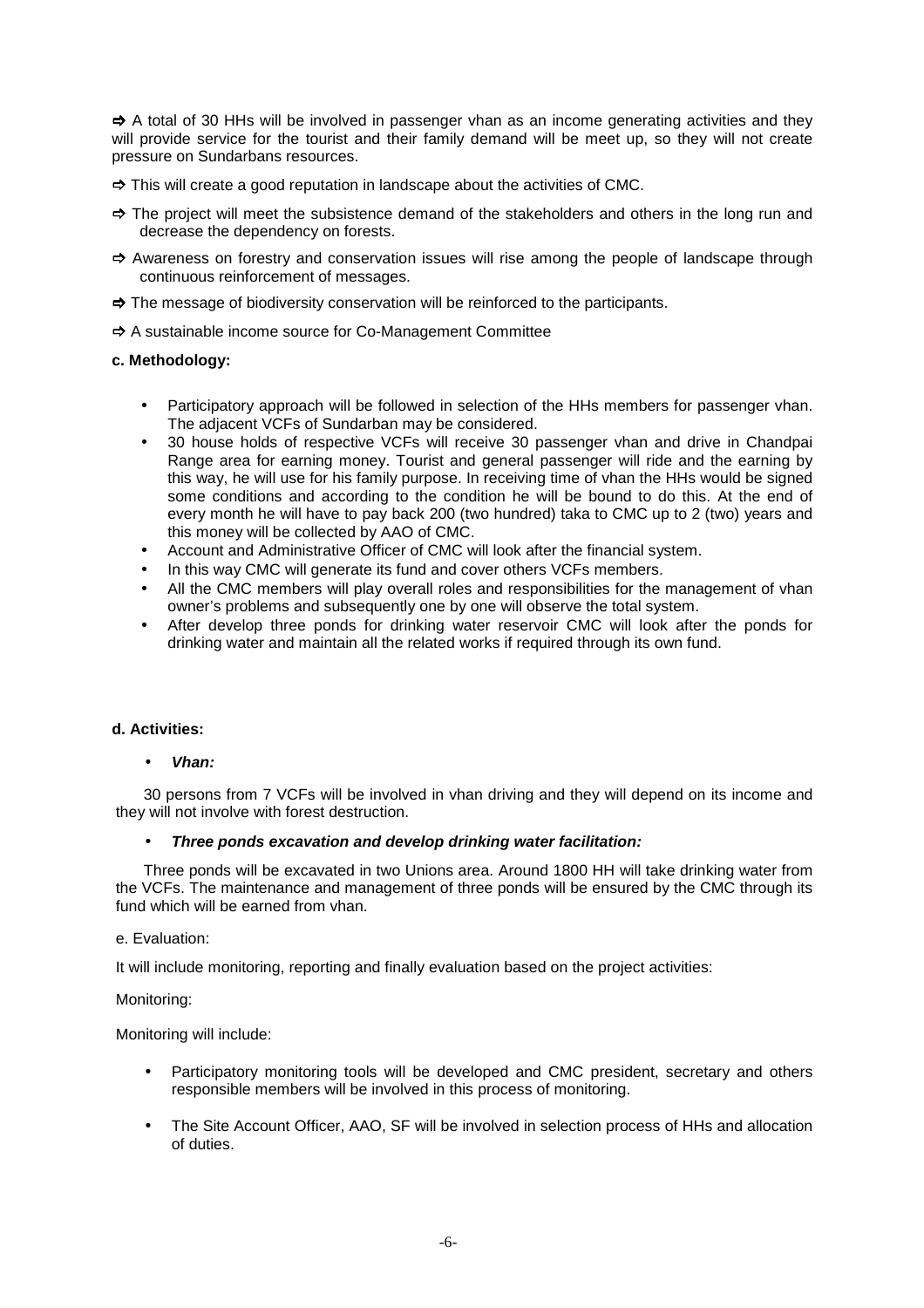- Monthly, quarterly and completion reporting will be introduced by the CMC in due time through AAO and the results and findings of that reports will be shared with CMC at CMC monthly meeting, PF meeting etc.
- Collect market information and update to the CMC for maximum benefit through tour package by AAO and IPAC field staffs.
- Updates to list of activities.
- Updates to the plan and schedule, to reflect actual progress.

| Activities                               | Focus                                                                                                                                                                 |
|------------------------------------------|-----------------------------------------------------------------------------------------------------------------------------------------------------------------------|
| Continuously monitor progress            | Each FO will provide weekly report of progress to SF/SC and AAO<br>will provide to CMC members in relation vhan driver income status,<br>problem of driving vhan etc. |
| <b>Conduct Team reviews</b>              | Weekly coordination meeting to review status of the work, risks,<br>measures taken, etc.                                                                              |
| Conduct<br>Formal<br>Progress<br>reviews | Done on a monthly basis with senior management and CMC<br>meeting through CMC meeting and IPAC Cluster Coordination<br>meeting                                        |

## Reporting:

- AAO and FO will prepare monthly progress report of HHs income and submit FO to site coordinator and AAO to CMC.
- Site Coordinator/Site Facilitator will submit quarterly report to Cluster.
- Cluster team will submit it to IPAC central office.

#### Evaluation:

- A baseline survey of HHs will be conducted at the beginning of the project. The baseline survey will include the economic status of the HHs and the dependency on forest. Changes in the baseline will be used to evaluate the project in relation to Landscape Development.
- A mid term evaluation may be performed to see the track of the project and take corrective measures.

An end line survey after completion of the project will be done by CMC to measure the qualitative and quantitative achievement of the project

Benefit sharing:

| Participants | - 30 participants receive all their income through |
|--------------|----------------------------------------------------|
| vhan         | drive their vhan except 200/- per month up to 2    |
|              | vears                                              |
| CMC          | 6000/- per month from 30 vhan owner up to 2        |
|              | years                                              |

6. Work plan:

Gantt chart:

| ' SL.<br>No. | Components                |     | Year-I (Project Year 2010 - 2011) |     |       |     |     |       |     |     |     |            |     |
|--------------|---------------------------|-----|-----------------------------------|-----|-------|-----|-----|-------|-----|-----|-----|------------|-----|
|              |                           | Q-ʻ |                                   |     | $Q-2$ |     |     | $Q-3$ |     |     | Q-4 |            |     |
|              |                           | Jan | Feb                               | Mar | Apr   | May | Jun | l Jul | Aug | Sep | Oct | <b>Nov</b> | Dec |
| 01.          | Vhan preparation/purchase |     |                                   |     |       |     |     |       |     |     |     |            |     |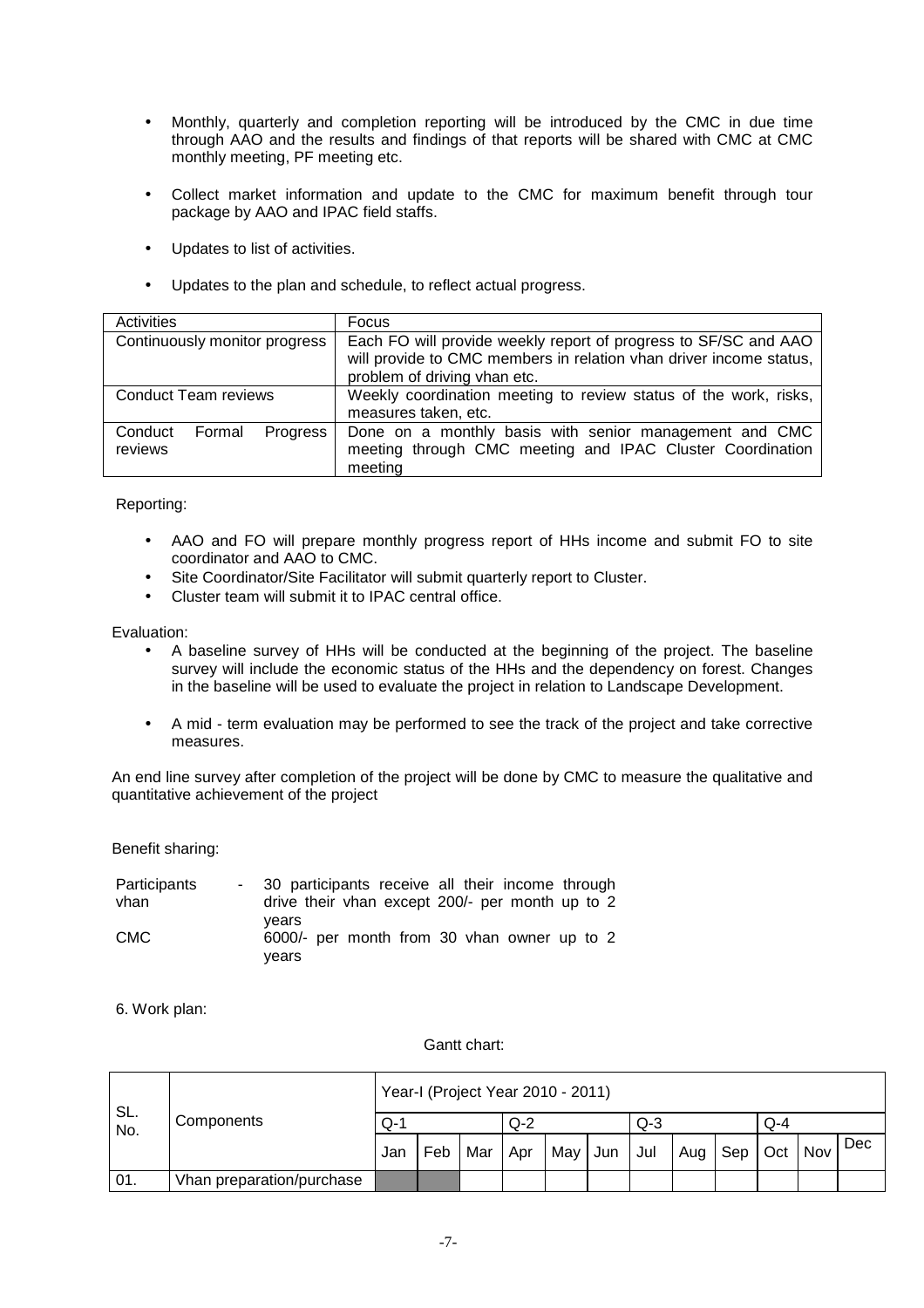| 02  | Ponds excavate and PSF<br>setup                                          |  |  |  |  |  |  |
|-----|--------------------------------------------------------------------------|--|--|--|--|--|--|
| 03. | VCF selection, VCF<br>members selection, baseline<br>survey and digitize |  |  |  |  |  |  |
| 04. | Monitoring, follow up,<br>provide technical support if<br>necessary      |  |  |  |  |  |  |

7. Sustainable Plan:

- All effort will be given to make the project sustainable, after the end of the project period the following stakeholder play the following rule for its sustainability.
- The income/benefit will be distributed among the others VCFs members proportionately for the improvement of their livelihood, so it will create sustainable income source of CMC. On the other hand 30 vhan will reduce the 30 HH dependency on forest and CMC will earn 6000/- per month from 30 vhan owner. So the HH will depend on earning from vhan.
- If this work would be result oriented then CMC members will be satisfied and their involvement would be gear up for some thing to do for others VCF. Then CMC will be a real or sustainable organization for all the people of that landscape.
- The AAO will care take all the activities and he will involve the respective CMC members for the sustainable measurement of the project.

| <b>SI</b>      | <b>Budget Line Item (Broader/Sub)</b>                                                                        | Quantity<br>(Unit) | Unit<br>Cost | Total<br>Grant<br>Amount | <b>CMC</b><br><b>Contribution</b> | Total<br>project<br>budget |
|----------------|--------------------------------------------------------------------------------------------------------------|--------------------|--------------|--------------------------|-----------------------------------|----------------------------|
| 1              | <b>Project management cost</b>                                                                               |                    |              |                          |                                   |                            |
|                | Staff salary(Beneficiary selection,<br>monitoring, follow up, market<br>linkage, installment collection etc) | 12                 | 3,500        |                          | 42,000                            | 42,000                     |
|                | Logistics (Khata, Pen etc                                                                                    | 12                 | 500          | 6,000                    |                                   | 6,000                      |
|                | <b>Transport cost</b>                                                                                        | 12                 | 750          | 9,000                    |                                   | 9,000                      |
|                | Photocopy, telephone                                                                                         | 12                 | 500          | 6,000                    |                                   | 6,000                      |
|                | Auditing cost of LDF                                                                                         | 1                  | 5,000        | 5,000                    |                                   | 5,000                      |
|                | Sub total                                                                                                    |                    |              | 26,000                   | 42,000                            | 68,000                     |
|                |                                                                                                              |                    |              |                          |                                   |                            |
| $\overline{2}$ | Van                                                                                                          |                    |              |                          |                                   |                            |
|                | Van purchase cost (Complete<br>wooden body vhan)                                                             | 30                 | 12,000       | 334,000                  | 26,000                            | 360,000                    |
|                | Sub total                                                                                                    |                    |              | 334,000                  | 26,000                            | 360,000                    |

# 8. Budget: